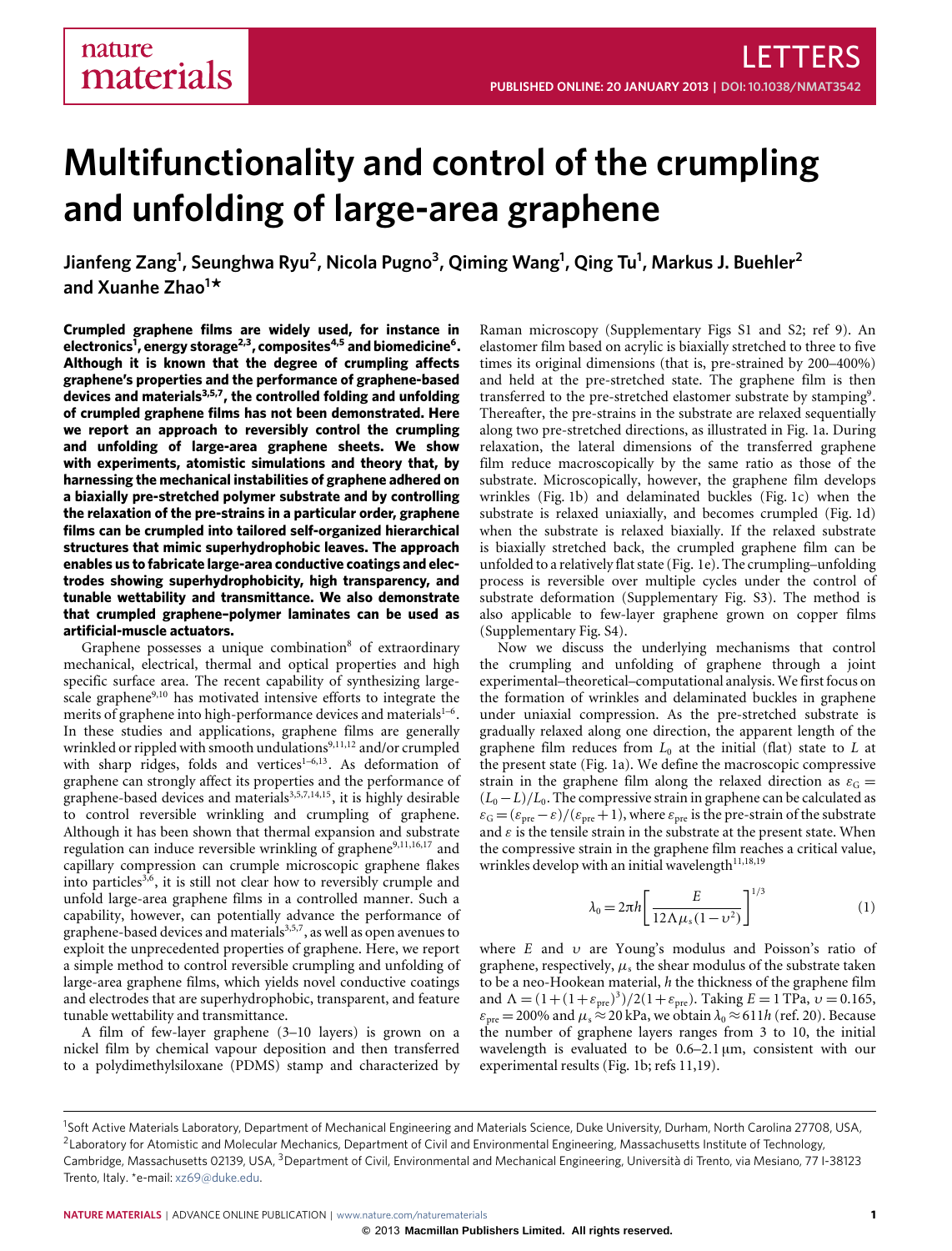

<span id="page-1-0"></span>**Figure 1** | **Controlled crumpling and unfolding of large-area graphene sheets. a**, Schematic illustration of macroscopic deformation of a graphene sheet on a biaxially pre-stretched substrate. **b**–**e**, SEM images of patterns developed on the graphene sheet: first wrinkles form (**b**), then delaminated buckles as the substrate is uniaxially relaxed (**c**), followed by crumples as the substrate is biaxially relaxed (**d**), which unfold as the substrate is biaxially stretched back (**e**). **f**, Atomistic modelling results of the crumpling of a single-layer graphene under uniaxial compression, and biaxial compression, followed by a visualization of the Mises stress distribution (from left to right). Stress concentrations (visualized in red) are observed near highly deformed regions.

Under further uniaxial compression, a pattern of parallel ridges develops with wavelengths of 0.2–2 µm [\(Fig. 1c](#page-1-0) and Supplementary Fig. S5a). By sectioning the graphene film (Supplementary Fig. S6), we find that the ridges are due to buckling of delaminated regions of the graphene on substrate. The delaminated buckles may initiate from the hills of the wrinkles of graphene<sup>[21](#page-4-20)</sup> and/or defects on the graphene/polymer interface<sup>21-[23](#page-4-21)</sup>. Once initiated, the delaminated buckles will propagate until the decrease of the graphene–substrate system's elastic energy balances the increase of its interfacial energy<sup>[21–](#page-4-20)[23](#page-4-21)</sup>. Macroscopic and microscopic delaminations of films on compressed substrates have been extensively studied $21-23$  $21-23$  and applied $24,25$  $24,25$ . However, to our knowledge, the present study presents the first observation of patterns of delaminated buckles in large-area graphene films on polymer substrates, which is assessed using a close integration of experiment and atomistic simulation.

The crumpling of graphene films under biaxial compression leads to a surface structure that is distinct from the one formed under uniaxial compression. As discussed above, a pattern of parallel delaminated buckles forms in graphene on the substrate when relaxed in one direction [\(Fig. 1c](#page-1-0) and Supplementary Fig. S5a). As the substrate is subsequently relaxed in the other direction, the delaminated buckles are compressed along their ridges, and thus buckle and collapse [\(Fig. 1d](#page-1-0) and Supplementary Fig. S5b). Furthermore, a new set of delaminated buckles develop perpendicular to the previous ones. The intersection of two orthogonal buckles gives rise to an interesting crumpling pattern with ridges and vertices [\(Fig. 1d](#page-1-0) and Supplementary Fig. S5b). Our complementary atomistic simulation reveals high stress concentrations around the ridges and vertices, as shown in [Fig. 1f](#page-1-0). (Note that the feature size of the patterns from simulation is smaller than that experimentally observed because the simulation considers a single-layer graphene on a rigid surface whereas the experiments are carried out with 3–10 layers of graphene on an elastomer surface.) If the substrate is simultaneously relaxed in the two directions, the crumpling also occurs but leads to more irregular patterns (Supplementary Figs S7b and S8). The difference in crumpling patterns generated by sequential versus simultaneous relaxations is also demonstrated by atomistic simulation (Supplementary Fig. S7 and, Movies S1 and S2). Furthermore, it is noted that the crumpling of delaminated graphene is distinct from the hierarchical folding of perfectly bonded films under biaxial compression that was recently reported<sup>[26](#page-4-24)</sup>. Once the relaxed substrate is biaxially stretched (to its initial length), the parts of the graphene film adhered on the substrate will pull on the delaminated parts, unfolding the crumpled graphene film [\(Fig. 1e](#page-1-0) and Supplementary Figs S3 and S5c). If the stretched substrate is relaxed again, the crumpling will reoccur. The graphene film can maintain its integrity over multiple crumpling– unfolding cycles (that is,  $>50$ ) with a few unconnected cracks emerging [\(Fig. 1e](#page-1-0) and Supplementary Fig. S3).

The controlled crumpling of graphene leads to self-organized surface structures with controllable feature sizes ranging from nanometres to micrometres [\(Fig. 1d](#page-1-0) and Supplementary Fig. S5b), and the hierarchical structure of crumpled graphene can be used for water-repellent and self-cleaning surfaces that mimic the structure of the lotus leaf, for example<sup>[27](#page-4-25)</sup>. To demonstrate this effect we prepare a crumpled graphene film on a substrate with a biaxial pre-strain of 400%. As shown on [Fig. 2a](#page-2-0), a water drop placed on top of the crumpled graphene gives a static contact angle of 152°. When the relaxed substrate is biaxially stretched back, the contact angle of the water drop is maintained above 150◦ until the biaxial tensile strain in the substrate exceeds 25% [\(Fig. 2d](#page-2-0)). If the substrate is further stretched, the contact angle of the water drop decreases as the crumpled graphene is unfolded [\(Fig. 2d](#page-2-0) and Supplementary Fig. S3). Once the graphene is fully unfolded, the contact angle of the water drop decreases to 103◦ [\(Fig. 2b](#page-2-0)), approximately the same as that of a water drop on a bare substrate [\(Fig. 2c](#page-2-0)) owing to the wetting transparency of graphene<sup>[28](#page-4-26)</sup>. Therefore, one can instantaneously tune the wettability of large-area surfaces simply by stretching substrates coated with crumpled graphene, which does not require a complicated fabrication approach<sup>[29](#page-4-27)</sup>.

The tunable wettability of crumpled graphene can also be achieved by stretching substrates with different levels of biaxial prestrains (namely, 250 and 100% in [Fig. 2d](#page-2-0)). If the water contact angle is re-plotted as a function of the compressive strain in graphene, the curves for different pre-strains collapse onto a universal curve [\(Fig. 2e](#page-2-0)). We use the Wenzel and Cassie–Baxter models to explain the water contact angle on crumpled graphene. When the graphene is flat or slightly crumpled, the water will be in conformal contact with the graphene on substrate (that is, the Wenzel state in [Fig. 2e](#page-2-0)). Also, the water will feel the wettability of the polymer substrate owing to the wetting transparency of graphene<sup>[28](#page-4-26)</sup>. On the other hand, if the graphene is highly crumpled, the water drop will sit on a composite of graphene and air (that is, the Cassie–Baxter state in [Fig. 2e](#page-2-0)) and the graphene–air composite is no longer transparent to wetting. Therefore, the apparent contact angle  $\theta$  of the water drop can be calculated as

$$
\cos \theta = r \cos \theta_0^S \quad \text{(at Wenzel state)} \tag{2a}
$$

$$
\cos \theta = r \left( 1 - f_a \right) \cos \theta_0^G - f_a \quad \text{(at Cassie-Baster state)} \tag{2b}
$$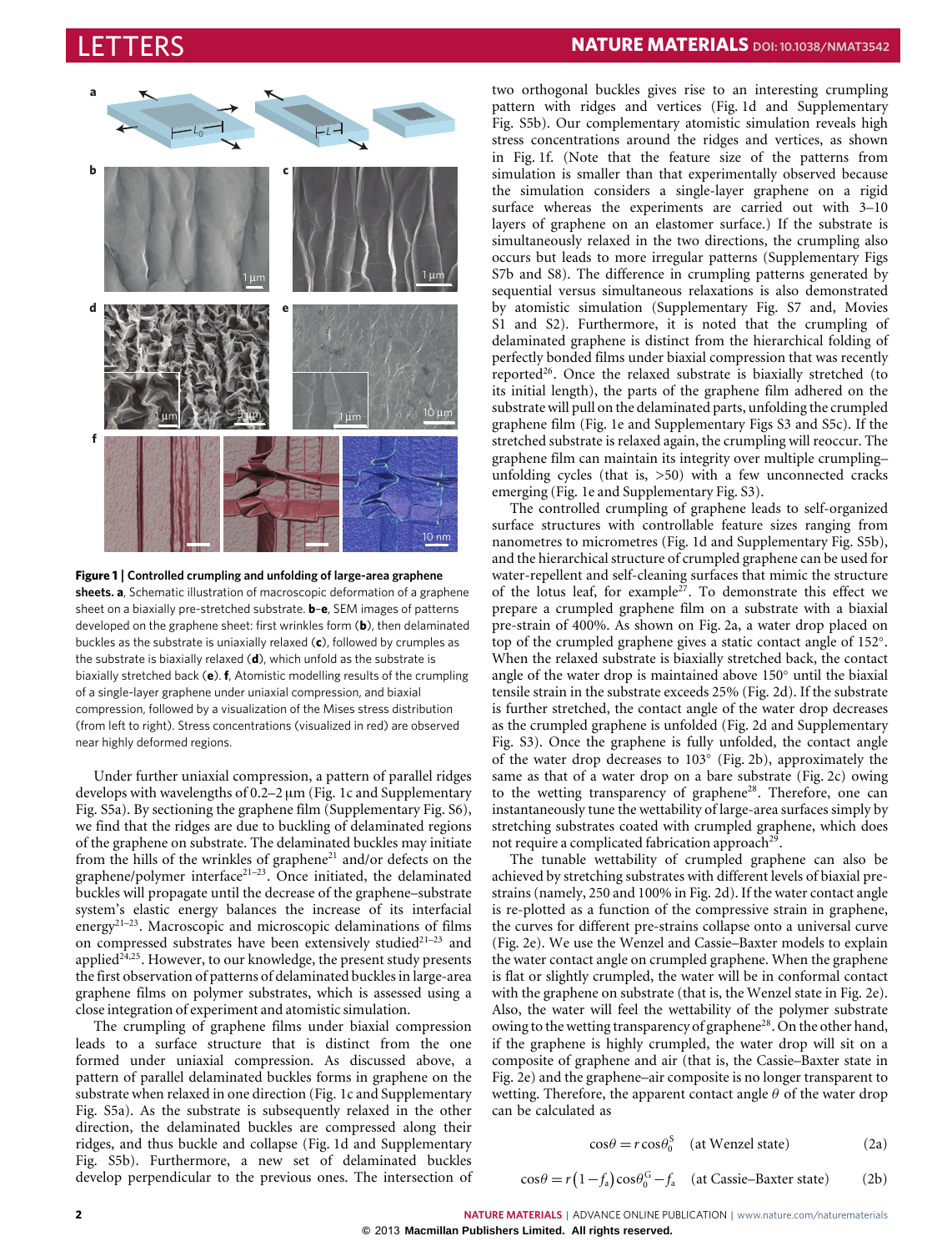

<span id="page-2-0"></span>**Figure 2** | **Stretchable graphene coatings capable of superhydrophobicity and tunable wettability. a**–**c**, Images showing the contact angle of a water drop: 152◦ on highly crumpled graphene (**a**), 103◦ on unfolded graphene (**b**) and 105◦ on bare substrate (**c**). **d**, Contact angle as a function of the biaxial tensile strain in the substrate, ε, with various levels of pre-strain. The contact angle of a water drop on unfolded graphene is closer to that on a bare substrate (yellow band) than that on graphite (green band). **e**, Contact angle as a function of biaxial compressive strain in graphene, εG. The experimental results can be explained by our theoretical model. Values in **d**,**e** represent the mean of *n* tests (*n* = 3–5).

where  $\theta_0^{\text{S}} = 105^{\circ}$  and  $\theta_0^{\text{G}} = 90.6^{\circ}$  are the water contact angles on the polymer substrate and graphite respectively, *f*<sup>a</sup> the air fraction in the contact area in the Cassie–Baxter state, and *r* the roughness of the wetted surface area. The roughness can be calculated by  $r = 1/(1 + d\epsilon_{\rm G})^2$ , where  $0 < d \le 1$  takes into account the observed delamination, giving the proportion of compressive strain in graphene that contributes to the roughness. With  $d = 0.82$  and  $f_a = 0.61$ , our model matches the experimental data very well [\(Fig. 2e](#page-2-0)).

The crumpled graphene films can also be used as extremely stretchable and transparent electrodes. To enhance the transparency of crumpled graphene, we pre-stretch the substrate in two directions by unequal pre-strains of 10 and 500%. Thereafter, the relaxed substrate is uniaxially stretched along the direction with higher pre-strain, while the resistance of the graphene film is measured. The crumpled graphene electrode can maintain good conductivity when the substrate is repeatedly stretched to an extremely high strain of 450% or highly twisted to an angle of 360◦ [\(Fig. 3a](#page-3-0),b). On the other hand, under the same deformations (that is, stretching or twisting), a crumpled gold film of 20 nm thick develops long and connected cracks with its resistance irreversibly increased by orders of magnitude (Supplementary Fig. S9). The graphene film only begins to fracture significantly when the tensile strain of the substrate exceeds its pre-strain (Supplementary Fig. S10). These results support the notion that a graphene film can maintain its integrity over multiple crumpling–unfolding cycles owing to its high toughness and deformability<sup>[20](#page-4-19)</sup>. Furthermore, when the substrate is stretched, the transmittance of the electrode in the visible range increases from 30 to 80% as the crumpled graphene is being unfolded [\(Fig. 3c](#page-3-0)). The contact angle of a water drop on the graphene electrode can also be varied from 135° to 103°, as shown in [Fig. 3d](#page-3-0), by stretching the substrate. (Note that our contact-angle model is still valid here, considering  $r = 1/[(1+d\epsilon_{\text{G1}})(1+d\epsilon_{\text{G2}})]$ , where  $\epsilon_{\text{G1}}$  and  $\epsilon_{\text{G2}}$  are compressive strains in graphene along two directions.) The water-repellent capability of the crumpled-graphene electrode can be further enhanced by increasing the biaxial pre-strains of the substrate (for example [Fig. 2a](#page-2-0)). To our knowledge, this combination of stretchability, transparency, and tunability has not been achieved by existing graphene electrodes<sup>[9](#page-4-8)</sup> or other flexible electrodes based on metal films, conductive polymers, indium tin oxide, nanowires or carbon nanotubes. These properties make crumpled graphene electrodes particularly suitable for niche applications such as actuators and energy harvesters<sup>[30](#page-4-28)</sup> .

Here we demonstrate the application of a laminate of crumpled graphene and dielectric elastomer as a novel artificial-muscle actuator<sup>[30](#page-4-28)</sup>. We biaxially pre-stretch a dielectric-elastomer film by equal pre-strains of 450%, transfer graphene films on its top and bottom surfaces, and then relax the elastomer film to a lower biaxial tensile strain of 300%. As a direct-current voltage of 3,000 V is applied between the graphene films, the elastomer develops an electric field that induces the Maxwell stress<sup>[30](#page-4-28)</sup>. The Maxwell stress deforms the laminate by reducing its thickness and increasing its area over 100% (Supplementary Movie S3 and [Fig. 4a](#page-3-1)). The actuation is fast and the graphene– elastomer laminate restores its undeformed state once the voltage is withdrawn. The transmittance of the laminate varies between 40 and 60% during actuation [\(Fig. 4b](#page-3-1)), yielding an artificial muscle with tunable transparency. It is noted that the partial delamination of the graphene film from the substrate is critical to the function of the graphene electrode, where the delaminated part of the graphene enables its high stretchability while the attached part ensures its macroscopically conformal deformation with the elastomer. In contrast, a graphene–elastomer laminate with flat non-delaminated graphene electrodes can only achieve an area strain of 20% in the first actuation and 7.6% in the second actuation owing to fracture of the flat graphene electrodes (Supplementary Fig. S11; ref. [9\)](#page-4-8).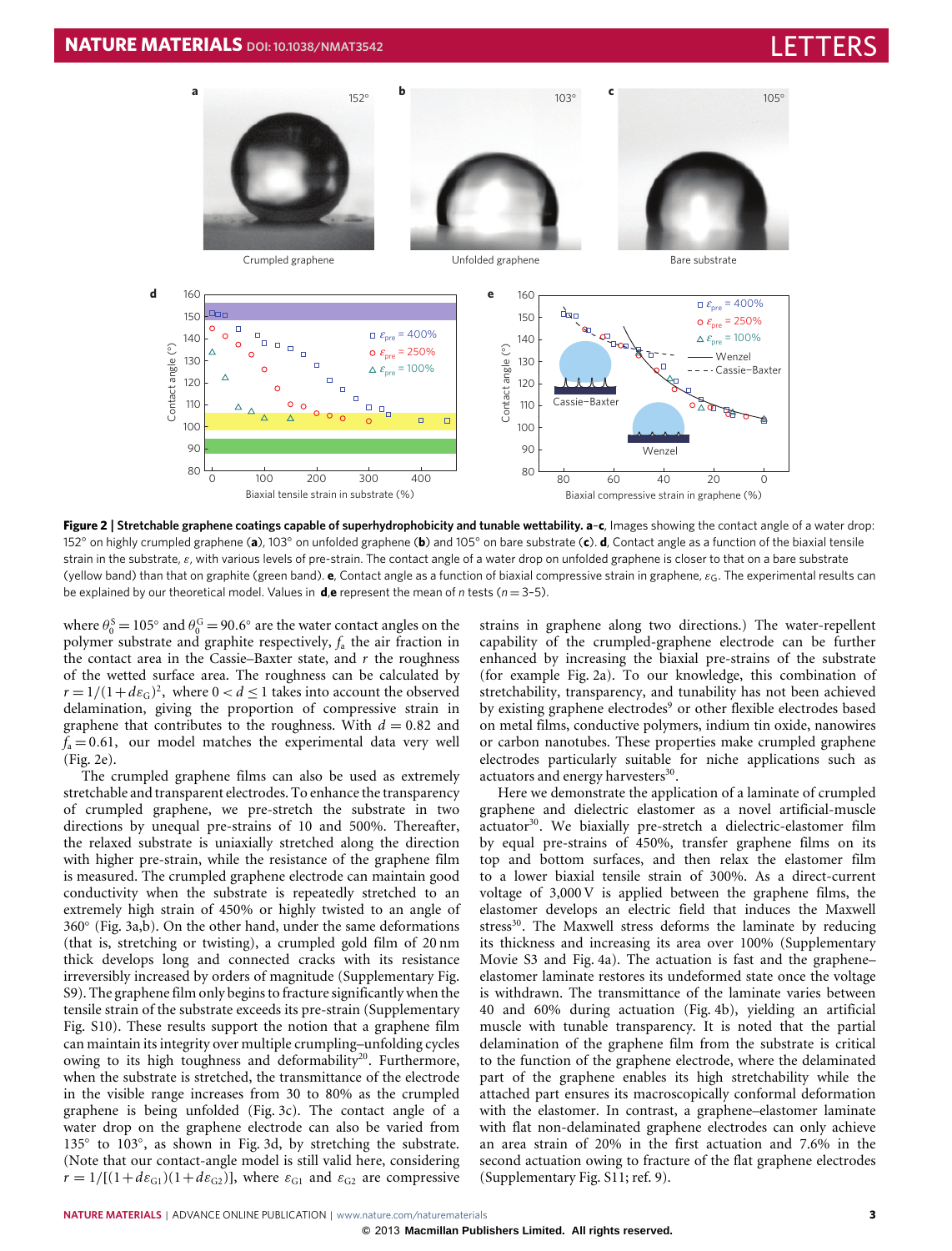

<span id="page-3-0"></span>**Figure 3** | **Graphene electrodes capable of giant stretchability and tunable transparency and wettability. a**,**b**, Resistance of the electrode on a substrate under multiple cycles of uniaxial tensile strain up to 450% (**a**) and twisting up to 360◦ (**b**). The inset shows the electrode under twisting. **c**, Transmittance of the electrode in the visible range as a function of uniaxial strain in the substrate. The inset shows the electrode under tension. **d**, Contact angle of a water drop on the electrode as a function of uniaxial strain in the substrate. The inset shows a water drop on the electrode on an undeformed substrate. Values represent the mean of *n* tests (*n* = 3–5).



<span id="page-3-1"></span>**Figure 4** | **Voltage-induced actuation of a crumpled graphene–elastomer laminate. a**, As a voltage is applied, the laminate reduces its thickness and expands its area. The area actuation strain is over 100%. **b**, Transmittance of the laminate in the visible range as a function of the area actuation strain. Values in **b** represent the mean of *n* tests ( $n = 3$ ).

In summary, here we demonstrated a simple method to reversibly crumple and unfold large-area graphene, which enables us to achieve a set of unprecedented morphologies and properties of graphene, in a controlled manner. A number of future research directions become possible, such as systematic and quantitative investigations of the effects of crumpling on graphene's electrical and electrochemical properties $1-3$  $1-3$  and on the strengths of graphene/polymer interfaces<sup>[4](#page-4-3)[,5](#page-4-4)</sup>. Also, the ridges and vertices in the crumpled graphene are highly deformed and microscopically patterned, which can potentially lead to other new properties and functions, such as patterned chemical reactions $31$  or to applications in biomedical devices. Furthermore, by controlling the microscopic patterns of graphene with a simple macroscopic tool, one can develop new graphene-based systems with novel tunability and flexibility to make nanoscale mechanisms visible at the macroscale.

### **Methods**

**Preparation of crumpled graphene.** Few-layer graphene films grown on nickel films on silicon wafers by chemical vapour deposition are purchased from Graphene Supermarket and used as received. A PDMS stamp is adhered to the graphene film on the wafer (Supplementary Fig. S1; ref. [9\)](#page-4-8). The graphene film with the PDMS stamp is detached from the wafer by etching off the nickel film in 1 M FeCl<sub>3</sub> solution. The graphene/PDMS sample is rinsed by isopropanol and deionized water and dried in air or nitrogen gas. The cleaned graphene/PDMS sample is stamped on a biaxially pre-stretched (with pre-strain of 200–400%) elastomer film of VHB acrylic 4905 (3 M, USA) to transfer the graphene film to the elastomer film. Thereafter, the pre-strains in the substrate are relaxed sequentially along two pre-stretched directions. The whole process is schematically illustrated in Step I of Supplementary Fig. S1.

**Characterization of microscopic patterns of graphene on elastomer substrates.** A scanning electron microscope (SEM, FEI XL30 SEM-FEG) and an atomic force microscope (Digital Instrumentas Dimension 3100) in tapping mode are employed to characterize the morphologies of various patterns on graphene films including wrinkles, delaminated buckles, crumples, and unfolded crumples.